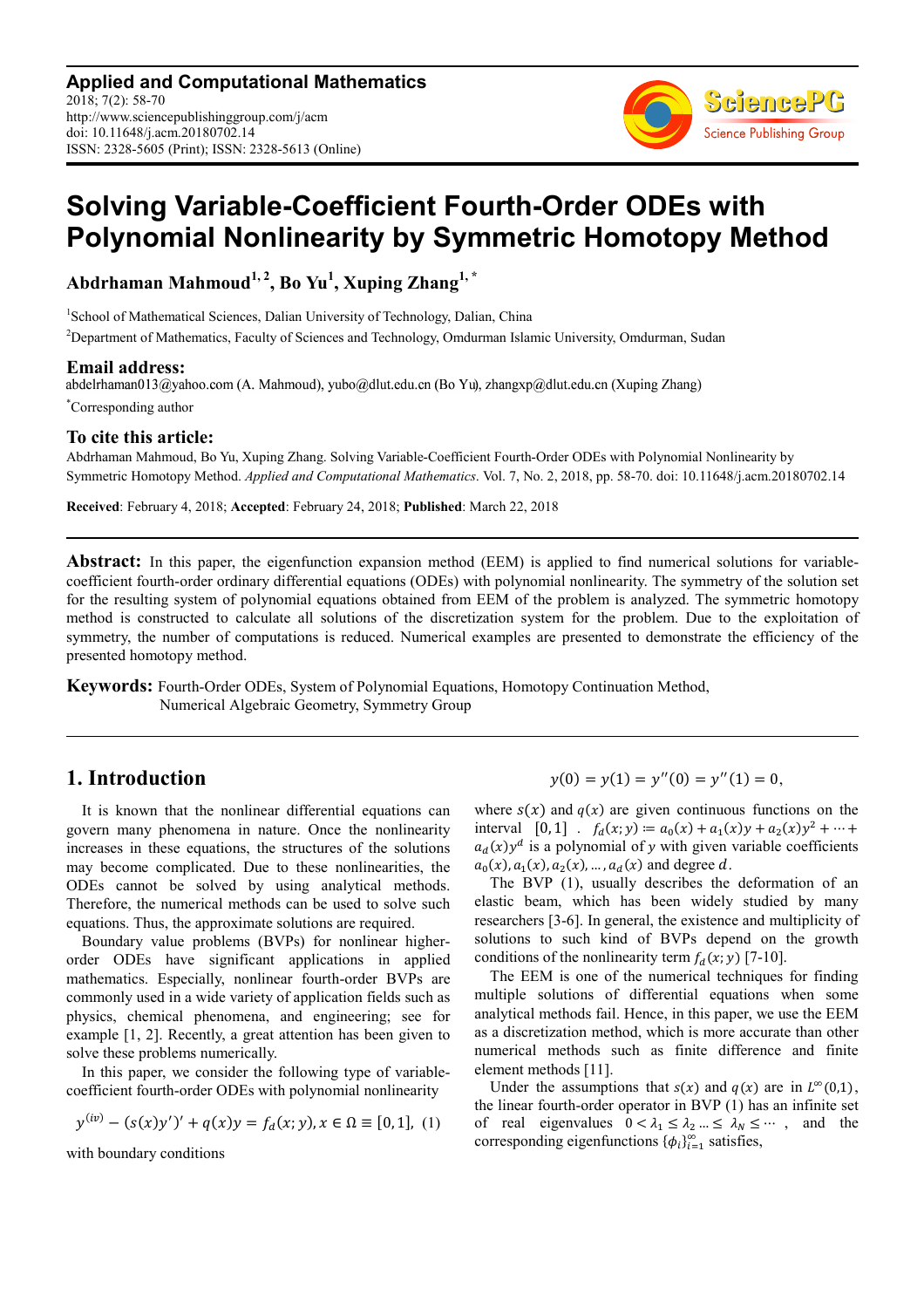$$
\begin{cases}\n\phi''' = \lambda \phi, \\
\phi(0) = \phi(1) = \phi''(0) = \phi''(1) = 0\n\end{cases}
$$
\n(2)

It can be verified that the eigenfunctions are  $\phi_i(x) =$  $C \cdot \sin(i\pi x)$ , where C is an arbitrary constant. After normalization, these eigenfunctions are a normalized orthogonal base of the Sobolev space  $V = H^2(\Omega) \cap H_0^1(\Omega)$ . The normalized eigenpairs of BVP (1) are

$$
\phi_i(x) = \sqrt{2} \sin(i\pi x), \lambda_i = (i\pi)^4, i = 1, 2, 3 \dots
$$

Let  $V_N$  denote the N-dimensional subspace spanned by the first  $N$  eigenfunctions. The approximate solution of  $(1)$  can be obtained by the linear combination of  ${\lbrace \phi_i \rbrace}_{i=1}^N$  as follows: find  $y_N(x) = \sum_{i=1}^N c_i \phi_i \in V_N$ , such that

$$
A(y_N, \phi_i) = \int_0^1 [y_N'' \phi_i'' + s(x) y_N' \phi_i' + q(x) y_N \phi_i] dx - \int_0^1 f_d(x; y_N) \phi_i dx = 0, \forall \phi_i \in V_N
$$
 (3)

The approximation expressed by (3) can be written as;

$$
(\sqrt{2})^2 \sum_{j=0}^N c_j \int_0^1 [(i\pi)^2 (j\pi)^2 \sin(i\pi x) \sin(j\pi x) + (i\pi)(j\pi) s(x) \cos(i\pi x) \cos(j\pi x) + q(x) \sin(i\pi x) \sin(j\pi x)] dx
$$

$$
= \sqrt{2} \int_0^1 f_d(x; y_N) \sin(i\pi x) dx, \forall 1 \le i, j \le N
$$
\n<sup>(4)</sup>

From the above expression, we get the following system of polynomial equations with respect to  $c = (c_1, c_2, ..., c_N)$ 

$$
F^{N}(c_{1}, c_{2}, ..., c_{N}) \triangleq c_{i}v_{i} - \int_{0}^{1} a_{0}(x)\phi_{i} - \int_{0}^{1} a_{1}(x)\left(\sum_{j=1}^{N} c_{j}\phi_{j}\right)\phi_{i} - \int_{0}^{1} a_{2}(x)\left(\sum_{j=1}^{N} c_{j}\phi_{j}\right)^{2}\phi_{i} ... - \int_{0}^{1} a_{d}(x)\left(\sum_{j=1}^{N} c_{j}\phi_{j}\right)^{d}\phi_{i} = 0, (5)
$$

where

$$
v_i = \int_0^1 \left[ (i\pi)^2 (j\pi)^2 \sin(i\pi x) \sin(j\pi x) + (i\pi)(j\pi) s(x) \cos(i\pi x) \cos(j\pi x) + q(x) \sin(i\pi x) \sin(j\pi x) \right] dx.
$$

The integral of  $(i\pi)^2 (j\pi)^2 \sin(i\pi x) \sin(j\pi x)$  in (4) can be computed explicitly while other integral terms may not be computed explicitly. We can compute them by using the numerical quadrature. Given that  $N$  is large, the system of polynomial equations (5) will be a complicated system. Therefore, we can solve this system by using the numerical approximation techniques such as Fixed-point iteration method, Newton's method and Homotopy continuation method [12].

The main purpose of this paper is to construct a symmetric homotopy for solving variable-coefficient fourth-order ODEs with polynomial nonlinearity. We construct a simple fourthorder ODE as a starting system and then discretize it in eigensubspaces, where the subsystems have readily available solutions. Then, the resulting systems of polynomial equations in eigensubspaces are put together in a block-wise manner to construct the starting system for a general problem. We use the symmetry to reduce the number of computations by tracking the representative solution paths of the homotopy. For spurious solutions which may appear in the solution set of the discretized system of BVPs, we removed them by using certain filters.

The remainder of this paper is organized as follows. In section 2, we introduce a homotopy continuation method for the resulting system of polynomial equations obtained from the discretization of BVPs. In section 3, we address the analysis of symmetry group in the solution set of discretized problem. Section 4 contains the construction of symmetric homotopy for solving variable-coefficient fourth-order ODEs with polynomial nonlinearity. In section 5, we provide numerical examples to verify the efficiency of the symmetric homotopy. Finally, conclusions are summarized in section 6.

## **2. Homotopy Continuation Method for System of Polynomial Equations**

It is known that Newton's method may not converge when solving a large system of polynomial equations that arise in connection with the discretization of BVPs. Sometimes, the computation of associated Jacobian matrix is rather expensive. Therefore, it is necessary to provide a substitute such as a homotopy continuation method, which has global convergence properties [13-15].

The basic idea of using a homotopy continuation method is to deform a simple starting system to a target system and track the zero-dimensional (all isolated) solutions of the intermediate systems. For a given system of polynomial equations, we construct an appropriate start system which can be easily solved and then deform these solutions through the smooth paths (homotopy paths) to get the desired solutions of the target system. From the numerical algebraic geometry community, there are some software packages such as PHCpack, HOM4PS-2.0, and Bertini [16-18]. These software packages can be used to solve the given system of polynomial equations. Therefore, the system of polynomial equations (5) can be solved by using the following total degree homotopy

$$
H^{N}(c_{1}, c_{2}, ..., c_{N}, t) = (1 - t)G^{N}(c_{1}, c_{2}, ..., c_{N}) + tF^{N}(c_{1}, c_{2}, ..., c_{N})
$$
\n(6)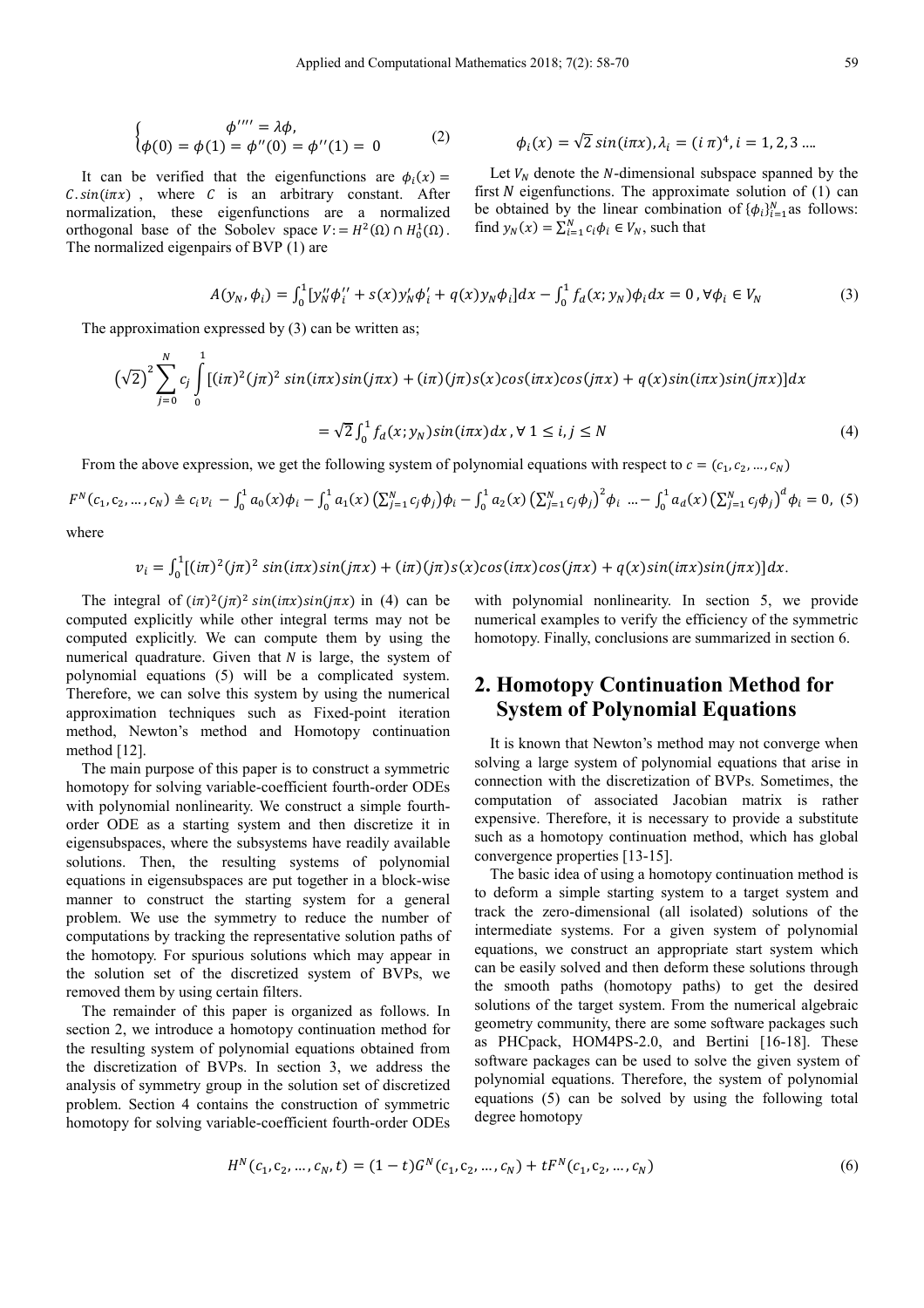where  $G^N$  ( $c_1, c_2, ..., c_N$ ) is the starting system defined as follows;

$$
G^{N}(c_{1}, c_{2}, ..., c_{N}) \triangleq \gamma \binom{c_{1}^{d_{1}} - 1}{c_{n}^{d_{n}} - 1}, d_{i} = \deg(F_{i}),
$$

moreover  $\gamma \in \mathbb{C}$  a generic random number is used to avoid the singularities [19].

Recently, a few studies are dealing with computing the solutions of the discretization differential equations by using the homotopy continuation method; see, for example [11, 20- 22] and the references therein.

Allgower et al. suggested a numerical continuation method in [20] to compute all solutions for a nonlinear second order two-point BVPs by using a finite difference method. They performed a homotopy deformation on successively refined discretization systems to obtain solutions on the finer level. When the system of polynomial equations is large, they proposed some filters for removing spurious solutions, which leads to an efficient homotopy. These filters depend on the information and properties of the solutions of the original problem, and there seems no general rule. For the symmetry of solution set for the discretized system, a special filter is selected.

Zhang et al. [11], proposed the EEM to obtain multiple solutions of semilinear elliptic partial differential equations with polynomial nonlinearity. They computed the corresponding solutions for the discretized problem on a coarse level, then utilize it as initial guesses to calculate related solutions of the discretized problem on a finer level. The extension homotopy method was constructed to find all solutions of the resulting system of polynomial equations efficiently. They used the error estimates of EEM to propose a filter strategy for removing spurious solutions. The finite element Newton method was applied to refine the computed solutions more.

In [21], Zhang et al. designed the symmetric homotopy method to find solutions of the system of polynomial equations derived from the discretizations of elliptic equations with cubic and quintic nonlinearities. They analyzed the symmetry of solution set for the system of polynomial equations arising from the eigenfunction expansion discretization of the problem. This symmetry arises from the dihedral symmetry  $D_4$  of the unit square. They proved that this kind of homotopies could preserve the symmetry and reduce the number of computations, because only the representative paths have to be traced.

The homotopy method introduced in [22] is a bootstrapping approach, which was applied to compute multiple solutions of differential equations. This method used a homotopy continuation method based on the domain decomposition. That means to decompose the domain into subdomains, and then each subdomain is solved independently in parallel. Then, the solutions from the subdomains are combined to build solutions for the original problem. They applied this approach for solving problems

consisting one and two-dimensional problems.

## **3. Symmetry Group for the Solution Set of the Discretized Problem**

Throughout this section, we discuss the symmetry of discretized problem (1) by using the group actions of the dihedral group  $D_1$  (the point group). The dihedral group  $D_1$ consists of the identity and a reflection about the center of the domain;

$$
\gamma_1 \circ x = x,
$$
  
\n
$$
\gamma_2 \circ x = 1 - x, \forall \gamma \in D_1 \tag{7}
$$

The symmetry of the discretized solution set is due to the  $D_1$  symmetry of the domain, and it is passed over through the eigenfunctions, the eigen-base and the expansion coefficients. We will address them in more details as follows: First, recall that the eigenfunctions of the linear fourth-order operator with boundary conditions have the following form

$$
\phi_i(x) = \sqrt{2} \sin(i\pi x), i = 1, 2, 3 ...
$$

For  $\gamma \in D_1$ , the transformation on eigenfunctions can be obtained by;

$$
\gamma \circ \phi_i(x) = \phi_i(\gamma \circ x). \tag{8}
$$

For example, if  $\gamma \circ x = 1 - x$ , we get

$$
\gamma \circ \phi_i(x) = \sqrt{2} \sin(i\pi(\gamma \circ x))
$$

$$
= \sqrt{2} \sin(i\pi(1 - x))
$$

$$
= (-1)^{(i+1)}\sqrt{2} \sin(i\pi x) = (-1)^{(i+1)}\phi_i(x)
$$

Therefore, the transformation on eigen-base can be defined in  $V_N$  as follows;

$$
\mathcal{G}_{\gamma} \circ (\phi_1(x), \dots, \phi_N(x)) = (\gamma \circ \phi_1(x), \dots, \gamma \circ \phi_N(x)) \quad (9)
$$

For example, again if  $\gamma \circ x = 1 - x$ , we get

$$
\varphi_{\gamma} \circ (\phi_1(x), \phi_2(x), \phi_3(x), \phi_4(x))
$$
  
= (\phi\_1(x), -\phi\_2(x), \phi\_3(x), -\phi\_4(x))

Note that, the representation of  $g<sub>\gamma</sub>$  is an orthogonal matrix. That means for an element in  $\mathbb{R}^N$  as a column vector, the transformation  $g_{\gamma}$  corresponds to  $M_{\gamma}$  can be written as follows;

$$
\begin{pmatrix} v_1 \\ v_2 \\ v_3 \\ v_4 \end{pmatrix} \rightarrow M_{\gamma} \begin{pmatrix} v_1 \\ v_2 \\ v_3 \\ v_4 \end{pmatrix} = \begin{pmatrix} 1 & 0 & 0 & 0 \\ 0 & -1 & 0 & 0 \\ 0 & 0 & 1 & 0 \\ 0 & 0 & 0 & -1 \end{pmatrix} \begin{pmatrix} v_1 \\ v_2 \\ v_3 \\ v_4 \end{pmatrix}
$$

Second, the transformation on expansion coefficients. For  $y_N = \sum_{i=1}^N c_i \phi_i(x) \in V_N$ , define  $L: V_N \to \mathbb{R}^N$  as;

$$
L(y_N) = (c_1, c_2, ..., c_N)^T.
$$
 (10)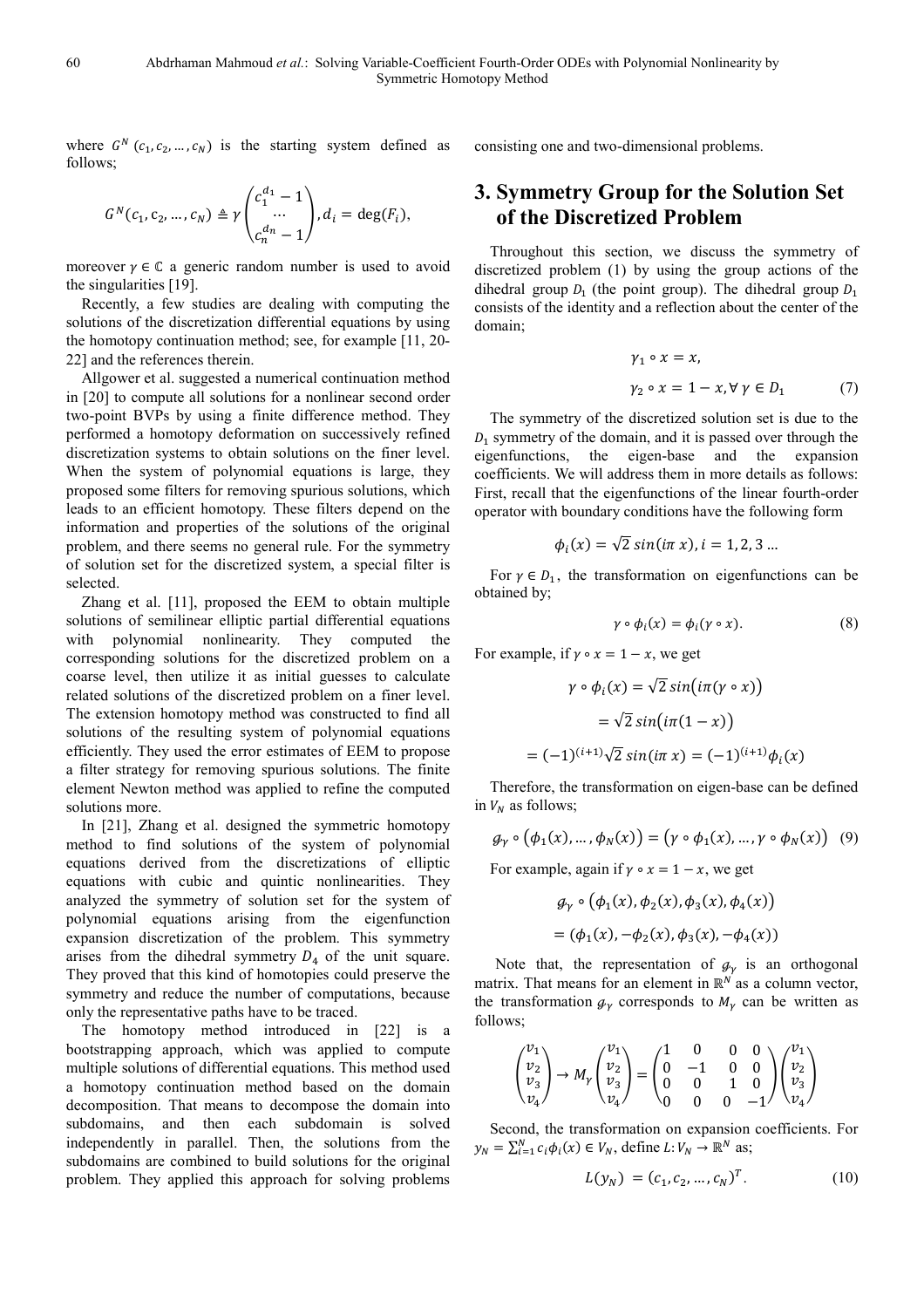The transformation  $\overline{\mathfrak{g}}_{\gamma}$  on expansion coefficients induced by

$$
y_N\to \gamma\circ y_N(x)
$$

is defined as

$$
\gamma \circ \left[ (\phi_1(x), \phi_2(x), \dots, \phi_N(x)) \begin{pmatrix} c_1 \\ c_2 \\ \vdots \\ c_N \end{pmatrix} \right] = (\phi_1(x), \phi_2(x), \dots, \phi_N(x)) \begin{bmatrix} c_1 \\ \overline{g}_Y \circ \begin{pmatrix} c_1 \\ c_2 \\ \vdots \\ c_N \end{pmatrix} \end{bmatrix}
$$
(11)

This leads to the following result

$$
\overline{g}_{\gamma} = L\gamma L^{-1}.
$$

Since  $g_{\gamma}$  is an orthogonal matrix, we have

$$
\mathcal{G}_{\gamma} \circ (\phi_1(x), \phi_2(x), \dots, \phi_N(x)) = (\phi_1(x), \phi_2(x), \dots, \phi_N(x))M_{\gamma}^T = (\phi_1(x), \phi_2(x), \dots, \phi_N(x))M_{\gamma}^{-1}
$$
(12)

As a result, we find that

$$
\gamma \circ \left[ (\phi_1(x), \phi_2(x), \dots, \phi_N(x)) \begin{pmatrix} c_1 \\ c_2 \\ \vdots \\ c_N \end{pmatrix} \right] = \left[ g_\gamma \circ (\phi_1(x), \phi_2(x), \dots, \phi_N(x)) \right] \begin{pmatrix} c_1 \\ c_2 \\ \vdots \\ c_N \end{pmatrix} = (\phi_1(x), \phi_2(x), \dots, \phi_N(x)) \begin{pmatrix} \mu_1^{-1} \begin{pmatrix} c_1 \\ c_2 \\ \vdots \\ c_N \end{pmatrix} \right]
$$
(13)

Again, this leads to the following result;

$$
\overline{g}_{\gamma} \, = \, g_{\gamma}^{-1}
$$

Finally, the transformation on coefficients of the discretized problem with coefficients of nonlinearity  $f_d(x; y)$  can be as;

$$
\int_0^1 [y'_{N} \phi_i'' + (\gamma \circ s(x)) y_{N}' \phi_i' + (\gamma \circ q(x)) y_{N} \phi_i] dx = \int_0^1 [(\gamma \circ a_0(x)) + (\gamma \circ a_1(x)) y_{N} + \dots + (\gamma \circ a_d(x)) y_{N}^d] dx \tag{14}
$$

$$
\int_0^1 [y''_N \phi''_i + (s(\gamma \circ x)) y'_N \phi'_i + (q(\gamma \circ x)) y_N \phi_i] dx = \int_0^1 [(a_0(\gamma \circ x)) + (a_1(\gamma \circ x)) y_N + \dots + (a_d(\gamma \circ x)) y_N^d] dx \tag{15}
$$

The symmetry in the solutions of system of polynomial equations  $F^N(c_1, c_2, ..., c_N)$  defined in (5) can be stated as follows; Let  $\bar{x} = y \circ x$  and define

$$
\bar{y}(x) = \gamma \circ y(x) \triangleq y(\gamma \circ x) = y(\bar{x}), \forall \gamma \in D_1
$$
\n(16)

Then,

$$
\int_{0}^{1} [\bar{y}_{N}''(x)\bar{\phi}_{i}''(x) + s(x)\bar{y}_{N}'(x)\bar{\phi}_{i}'(x) + q(x)\bar{y}_{N}(x)\bar{\phi}_{i}(x)]dx = \int_{0}^{1} [y_{N}''(\bar{x})\phi_{i}''(\bar{x}) + s(x)y_{N}'(\bar{x})\phi_{i}'(\bar{x}) + q(x)y_{N}(\bar{x})\phi_{i}(\bar{x})]dx
$$
\n
$$
= \int_{0}^{1} [(y \circ y_{N}''(x)) \cdot (y \circ \phi_{i}''(x)) + s(x)(y \circ y_{N}'(x)) \cdot (y \circ \phi_{i}'(x)) + q(x)(y \circ y_{N}(x)) \cdot (y \circ \phi_{i}(x))]dx
$$

Besides that,

$$
\int_0^1 f_d(x; \bar{y}_N(x)) \cdot \bar{\phi}_i(x) dx = \int_0^1 f_d(x; y_N(\bar{x})) \cdot \phi_i(\bar{x}) dx = \int_0^1 f_d(x; \gamma \circ y_N(x)) \cdot (\gamma \circ \phi_i(x)) dx \tag{17}
$$

Therefore, the resulting polynomial system  $F^N(c_1, c_2, ..., c_N)$  becomes

$$
F^N(c_1, c_2, \dots, c_N) = \mathcal{G}_{\gamma} \circ F^N\left(\overline{\mathcal{G}}_{\gamma} \circ (c_1, c_2, \dots, c_N)\right) = \overline{\mathcal{G}}_{\gamma}^{-1} \circ F^N(\overline{\mathcal{G}}_{\gamma} \circ (c_1, c_2, \dots, c_N))
$$
(18)

Let  $T_N$  denotes the solution set of  $F^N = 0$ . The expansion coefficients  $(\overline{c}_1, \overline{c}_2, ..., \overline{c}_N)$  is said to be equivalent to  $(c_1, c_2, ..., c_N)$  if, for some  $\mathcal{J}_{\gamma} \in D_1$ ,

$$
(\overline{c}_1, \overline{c}_2, \ldots, \overline{c}_N) = g_\gamma \circ (c_1, c_2, \ldots, c_N)
$$

Therefore, we can divide the solution set by assigning  $T<sup>N</sup>$ 

to the equivalence classes. These equivalence classes under the equivalence relation '∼' are known as orbits.

The set of representative solutions is a set of all ∼ equivalence classes in  $T^N$ , i.e.,  $T^N$  /~. So, computing all solutions of  $F^N = 0$ depends on the computing all representative solutions, then we perform group actions on them.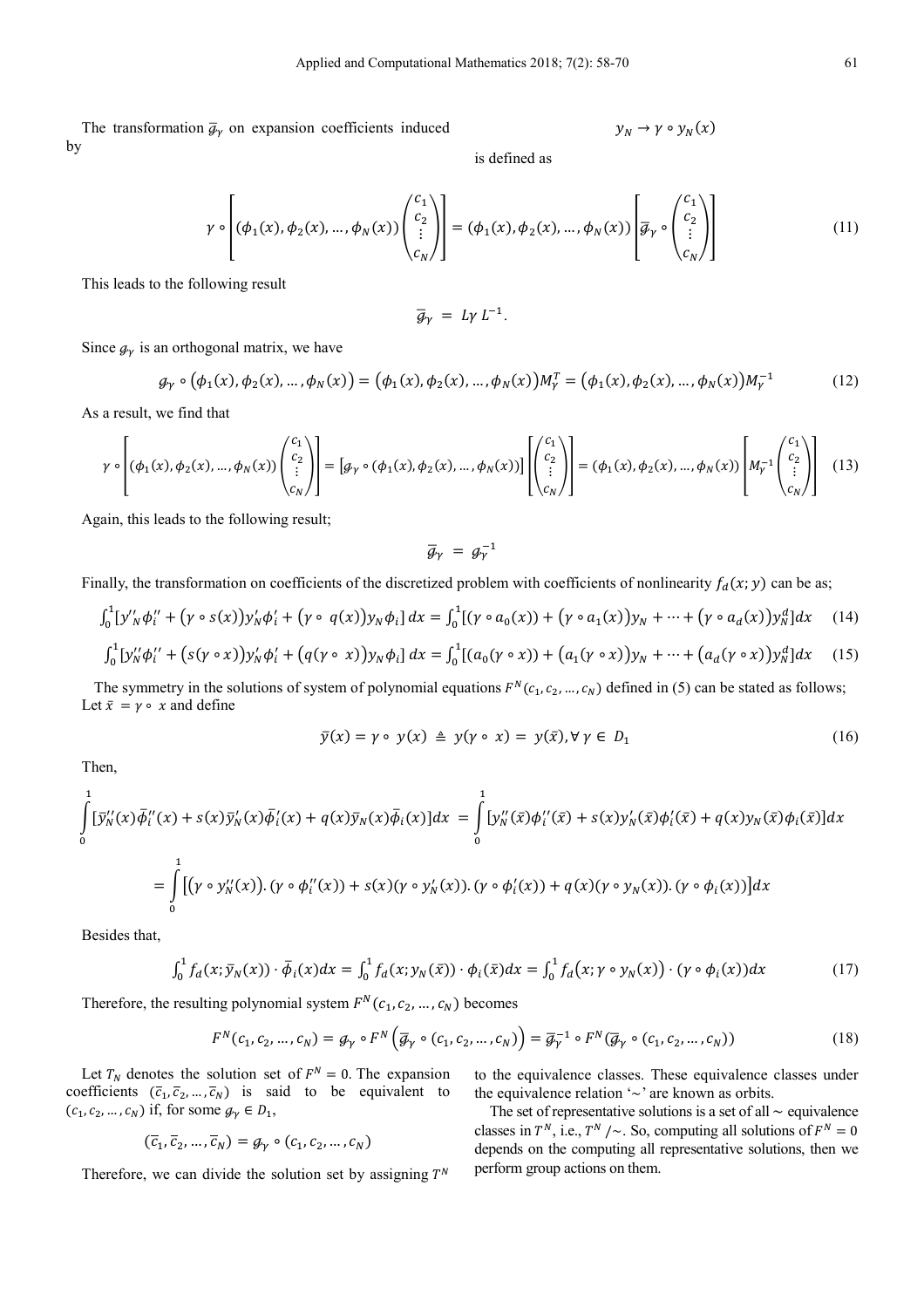## **4. Construction of the Symmetric Homotopy for Discretized Problem**

In this section, we focus on the construction of the symmetric homotopy for variable-coefficient fourth-order ODEs with polynomial nonlinearity. Due to the symmetry analyzed in Section 3, we used it to construct an efficiency homotopy for our problem; and we limit our study to the nonlinearity case  $d = 3.5$ .

Recall that the eigenvalues of the linear fourth-order ODE operator are  $0 \le \xi_1 \le \xi_2 \le \cdots \le \xi_N$ , and the corresponding eigenfunctions are  $\varphi_1, \varphi_2, ..., \varphi_N$ . Denote  $E(\xi_i) = span(\varphi_i)$ , where  $\varphi_i = \sqrt{2} \sin(i\pi x)$ .

Let  $P_{E(\xi_i)}: V \to E(\xi_i)$  denotes the  $L^2$ -orthogonal projection which is defined as:

$$
(y - P_{E(\xi_i)}y, \varphi) = 0, \forall \varphi \in E(\xi_i).
$$

For  $\gamma \in D_1$ , consider the transformation on  $L^2$ -orthogonal projection is

$$
\gamma \circ (P_{E(\xi_i)} y_N) = P_{E(\xi_i)} (\gamma \circ y_N)
$$

### *4.1. The Symmetric Homotopy for Cubic Polynomial Nonlinearity*

Consider the following simple case of fourth-order BVP as the starting problem for our general problem with polynomial nonlinearity  $d = 3$ 

$$
\begin{cases}\ny^{(iv)} = y^3, x \in [0, 1] \\
y(0) = y(1) = y''(0) = y''(1) = 0\n\end{cases}
$$
\n(19)

The EEM for (19) in an eigensubspace corresponding to an eigenvalue can be written as follows: find  $\overline{y} = c_i \varphi_i \in E(\xi_i)$ , such that

$$
\int_0^1 \overline{y}_N''(x)\varphi_i''(x)dx = \int_0^1 \overline{y}_N^3(x)\varphi_i(x)dx, \forall \varphi_i \in E(\xi_i)
$$
 (20)  

$$
\sqrt{2}^2(i\pi)^4 c_i \int_0^1 \sin^2(i\pi x)dx = c_i^3 \sqrt{2}^4 \int_0^1 \sin^4(i\pi x)dx,
$$
  
 $i = 1, 2, ..., N$  (21)

Note that the variables  $c_i$  in the discretized problem (21) are separable and each equation has 3 solutions. Therefore  $(21)$  has  $3<sup>N</sup>$  real solutions.  $(0, ..., 0)$  is the trivial solution. For nontrivial solutions, suppose that the nonzero components are located at  $i_1, ..., i_k$ , we have explicit expression for these components as follows;

$$
c_{i_1}^2 = c_{i_2}^2 = \dots = c_{i_k}^2 = \frac{\xi_{i_k}}{1.5} \tag{22}
$$

Thus, we find that it is easy to solve the discretized problem and then can set the resulting system of polynomial equations (21) block-wise to obtain the starting system for the general problem.

By using the symmetry, we can classify the solutions of the resulting system of polynomial equations obtained from EEM into the equivalence classes. Therefore, we only need to focus on the calculation of the representative solutions. Thus, we construct the following symmetric homotopy for our problem with cubic nonlinearity

$$
H^{N}(c_{1}, c_{2}, ..., c_{N}, t) = \mu(1 - t)G^{N}(c_{1}, c_{2}, ..., c_{N}) + tF^{N}(c_{1}, c_{2}, ..., c_{N}),
$$
\n(23)

where  $G<sup>N</sup>$  is defined as follows;

$$
G^{N}(c_{1}, c_{2}, ..., c_{N}) \triangleq \int_{0}^{1} (P_{E(\xi_{i})} \overline{y}_{N})'' \varphi''_{i} - \int_{0}^{1} (P_{E(\xi_{i})} \overline{y}_{N})^{3} \varphi_{i} = 0, i = 1, 2, ..., N
$$

and,  $\mu \in \mathbb{C}$  is the generic random number for avoiding the singularities.

#### *4.2. The Additional Symmetry for Odd Cubic Nonlinearity*

It is known that the additional symmetry in the solutions of (1) can be obtained when  $f_d(x; y)$  is an odd function of y. That means if  $y(y_N)$  is a solution of (1), then  $-y(-y_N)$  is also a solution, which is named  $\mathbb{Z}_2$  symmetry. Therefore, we denote by  $D_1 \times \mathbb{Z}_2$  the symmetry group of the discretized solutions and the homotopy solution paths.

#### *4.3. The Symmetric Homotopy for Quintic Polynomial Nonlinearity*

Analogues to cubic polynomial nonlinearity, the following simple case of fourth-order BVP can be the starting problem for our general problem with polynomial nonlinearity  $d = 5$ 

$$
\begin{cases}\ny^{(iv)} = y^5, x \in [0, 1] \\
y(0) = y(1) = y''(0) = y''(1) = 0\n\end{cases}
$$
\n(24)

Again, the EEM for (24) in an eigensubspace corresponding to an eigenvalue can be written as follows: find  $\overline{y} = c_i \varphi_i \in E(\xi_i)$ , such that

$$
\int_0^1 \overline{y}_N''(x)\varphi_i''(x)dx = \int_0^1 \overline{y}_N^5(x)\varphi_i(x)dx, \forall \varphi_i \in E(\xi_i)
$$
 (2  
5)  

$$
\sqrt{2}^2(i\pi)^4 c_i \int_0^1 \sin^2(i\pi x)dx = c_i^5 \sqrt{2}^6 \int_0^1 \sin^6(i\pi x)dx,
$$

$$
i = 1, 2, \dots, N \tag{26}
$$

Similarly, the variables  $c_i$  in the discretized problem (26) are separable and each equation has 5 solutions. Therefore  $(26)$  has  $5^N$  solutions.  $(0, ..., 0)$  is the trivial solution. For nontrivial solutions, the nonzero components are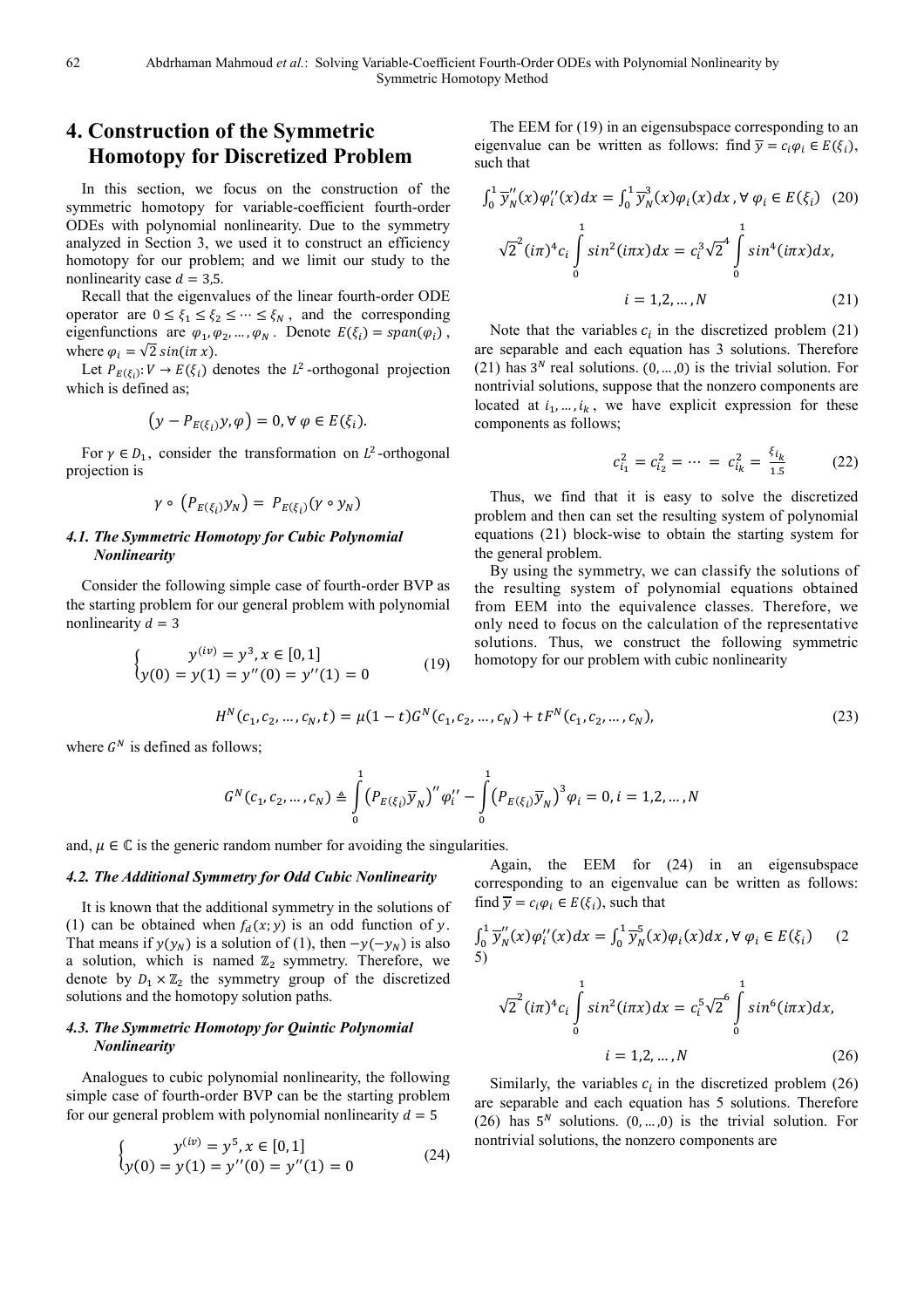$$
c_{i_1}^4 = c_{i_2}^4 = \dots = c_{i_k}^4 = \frac{\xi_{i_k}}{2.5}
$$
 (27)

Thus, solutions of (26) can be easily found. The starting

system  $G<sup>N</sup>$  for the general quintic problem can be obtained by putting these polynomial equations together block-wise.

Similarly, we construct the following symmetric homotopy for our problem with quintic nonlinearity

$$
H^{N}(c_{1}, c_{2}, ..., c_{N}, t) = \mu(1 - t)G^{N}(c_{1}, c_{2}, ..., c_{N}) + tF^{N}(c_{1}, c_{2}, ..., c_{N}),
$$
\n(28)

where  $G<sup>N</sup>$  is defined as follows;

$$
G^{N}(c_{1}, c_{2}, ..., c_{N}) \triangleq \int_{0}^{1} (P_{E(\xi_{i})} \overline{y}_{N})'' \varphi''_{i} - \int_{0}^{1} (P_{E(\xi_{i})} \overline{y}_{N})^{5} \varphi_{i} = 0, \ i = 1, 2, ..., N
$$

#### *4.4. The Additional Symmetry for Odd Quintic Nonlinearity*

Similarly, the additional symmetry in the solutions of (1) can be obtained when  $f_d(x; y) = y^5$ . That means if  $y(y_N)$  is a solution of (1), then  $\pm iy(\pm iy_N)$  are also a solution besides  $-y(y_N)$ , where  $i = \sqrt{-1}$ , which is named  $\mathbb{Z}_4$  symmetry. Therefore, we denote  $D_1 \times \mathbb{Z}_4$  to the symmetry group of the discretized solutions and the homotopy solution paths*.* 

## **5. Numerical Results**

In this section, we present some numerical examples to demonstrate the efficiency of symmetric homotopy method. As we mentioned before, there are several software packages which can be used for tracking the representative paths of our symmetric homotopy such as PHCpack, HOM4PS-2.0, and Bertini. Hence, in this paper, the numerical experiments were performed by using PHCpack which has some properties such as accepting start system defined by the user. The efficiency of our symmetric homotopy is verified by comparison with the efficiency of the total degree homotopy.

#### *5.1. Example 1*

Consider the following variable-coefficient fourth-order ODE with cubic polynomial nonlinearity

$$
y^{(iv)} - (s(x)y')' + q(x)y = a_2(x)y^2 + a_3(x)y^3, x \in [0, 1]
$$

$$
y(0) = y(1) = y''(0) = y''(1) = 0,
$$
 (29)

where  $s(x) = a_2(x) = (x - \frac{1}{2})^2$  and  $q(x) = a_3(x) = (x - \frac{1}{2})^4$ are chosen to be symmetric about the center of domain Ω.

The Tables 1-4 show the details of solution for the discretized problem, which are obtained by using the total degree homotopy and symmetric homotopy. No. Sols refer to the numbers of solutions (including complex solutions) which increase exponentially with the numbers of eigenfunctions basis  $N$ . No. Real Sols refer to the numbers of real solutions which are obtained by solving the target system of polynomial equations by the total degree homotopy. No. Rep-Sols and No. Real Rep-Sols refer to the numbers of representative solutions and the numbers of real representative solutions obtained by using symmetric homotopy, respectively.

Note that, such BVPs (29) may have infinitely many solutions [23], and the discretization problem has only finite solutions.

| <b>Total degree homotopy</b> |                 |                      |               | <b>Symmetric homotopy</b> |                          |                 |  |
|------------------------------|-----------------|----------------------|---------------|---------------------------|--------------------------|-----------------|--|
| N                            | <b>No. Sols</b> | <b>No. Real Sols</b> | Time          | <b>No. Rep-Sols</b>       | <b>No. Rep-Real Sols</b> | Time            |  |
| 2                            | 9               | 5                    | 5ms           | 6                         | 4                        | 0 <sub>ms</sub> |  |
| 3                            | 27              | π                    | 54ms          | 18                        | 6                        | 40ms            |  |
| $\overline{4}$               | 81              | 13                   | 524ms         | 45                        | 9                        | 271ms           |  |
| 5                            | 243             | 15                   | 4s626ms       | 135                       | 11                       | 2s278ms         |  |
| 6                            | 729             | 21                   | 30s222ms      | 376                       | 14                       | 20s454ms        |  |
| 7                            | 2152            | 23                   | 3m12s640ms    | 1120                      | 16                       | 1m35s303ms      |  |
| 8                            | 6554            | 29                   | 18m24s148ms   | 3186                      | 19                       | 11m33s347ms     |  |
| 9                            | 14812           | 31                   | 1h42m52s372ms | 7559                      | 21                       | 44m24s928ms     |  |
| 10                           | 53480           | 37                   | 8h 4m51s161ms | 26064                     | 24                       | 4h12m18s133ms   |  |

*Table 1. The data of discretized problem (29) with cubic polynomial nonlinearity in* $V_{10}$ **.** 

The details of solution for discretized problem (29) are listed in Table 1. When  $N = 10$ , we observe that the number of solutions for total degree homotopy is approximately equal to 2 times the number of representative solutions, and the expected time by total degree homotopy is approximately equal to 2 times the expected time by symmetric homotopy.

#### *5.2. Example 2*

Consider the following variable-coefficient fourth-order ODE with an odd cubic polynomial nonlinearity

$$
y^{(iv)} - (s(x)y')' + q(x)y = y^3, x \in \Omega \equiv [0, 1]
$$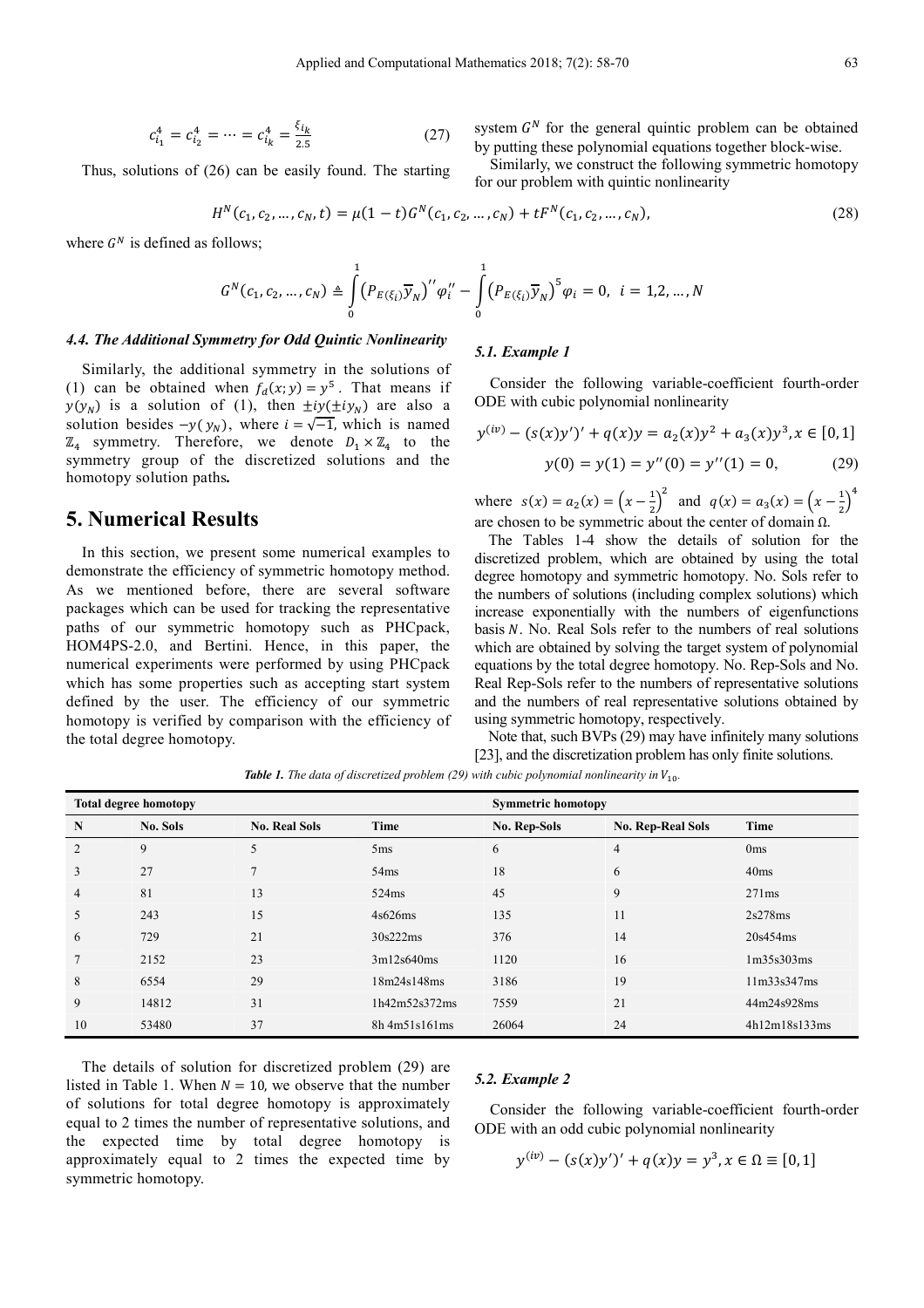$$
y(0) = y(1) = y''(0) = y''(1) = 0,
$$
 (30)

where  $s(x) = \left(x - \frac{1}{2}\right)^2$  and  $q(x) = \left(x - \frac{1}{2}\right)^4$  are chosen to be symmetric about the center of domain Ω.

Table 2 shows the details of solution for discretized problem (30). When  $N = 10$ , the number of solutions for total degree homotopy is approximately equal to 4 times the number of representative solutions, and the expected time by total degree homotopy is approximately equal to 4 times the expected time by symmetric homotopy.

Due to the additional symmetry in the solution set of (30), we expect the efficiency of symmetric homotopy is more, comparing to solution of the problem with general cubic polynomial obtained in Table 1.

**Table 2.** The data of discretized problem (30) with an odd cubic polynomial nonlinearity in  $V_{10}$ .

| <b>Total degree homotopy</b> |                 |                      |               | <b>Symmetric homotopy</b> |                          |                 |  |
|------------------------------|-----------------|----------------------|---------------|---------------------------|--------------------------|-----------------|--|
| N                            | <b>No. Sols</b> | <b>No. Real Sols</b> | Time          | No. Rep-Sols              | <b>No. Rep-Real Sols</b> | Time            |  |
| 2                            | 9               | 5                    | 16ms          | $\overline{4}$            | 3                        | 0 <sub>ms</sub> |  |
| 3                            | 27              | $\overline{7}$       | 31ms          | 10                        | $\overline{4}$           | 15ms            |  |
| 4                            | 81              | 9                    | 203ms         | 25                        | 5                        | 47ms            |  |
| 5                            | 243             | 11                   | 1s406ms       | 70                        | 6                        | 406ms           |  |
| 6                            | 728             | 13                   | 10s672ms      | 194                       | 6                        | 3s516ms         |  |
| 7                            | 2185            | 15                   | 57s256ms      | 570                       | 8                        | 14s236ms        |  |
| 8                            | 6561            | 17                   | 5m50s672ms    | 1671                      | 8                        | 1m15s101ms      |  |
| 9                            | 19672           | 19                   | 33m53s536ms   | 4976                      | 9                        | 7m24s179ms      |  |
| 10                           | 59024           | 20                   | 2h15m43s774ms | 14825                     | 9                        | 35m21s779ms     |  |

As previously mentioned, the number of solutions increases with the number of eigenfunctions basis  $N$ . The solution set may contain spurious solutions, which means that approximation solution is not closed to original solutions for ODEs. Therefore, removing spurious solutions with certain filters will be necessary. The filtering strategy used in [11] can be a possible way to remove spurious solutions. The basic idea of this filter is based on error estimates of EEM, i.e.,  $||y - y_N||_{H^1} \le C N^{-s}$ ,  $||y - y_N||_{L^2} \le C N^{-(s+1)}$ , where  $y_N \in V_N$ ,  $s \ge 0$  and C is a generic positive constant independent of  $N$ . The approximate solutions  $y_N$  of

discretized problems on successively finer levels satisfy the error estimates, and then can be viewed as a solution path  $y(x; N)$  parameterized by discretization level N. Thus, the true approximate solutions should lie on a solution path. When  $N$  is large, the Cauchy's criterion for convergence implies that  $||y_N - y_{N+1}||$  is very small. Applying Newton's method with initial guesses  $y_N = y_{N-1}$  to the discretization system, one can expect convergence for nonspurious solutions.

The representative solutions for discretized problem (30) after filtering with  $N = 20$  are displayed in Figure 1.

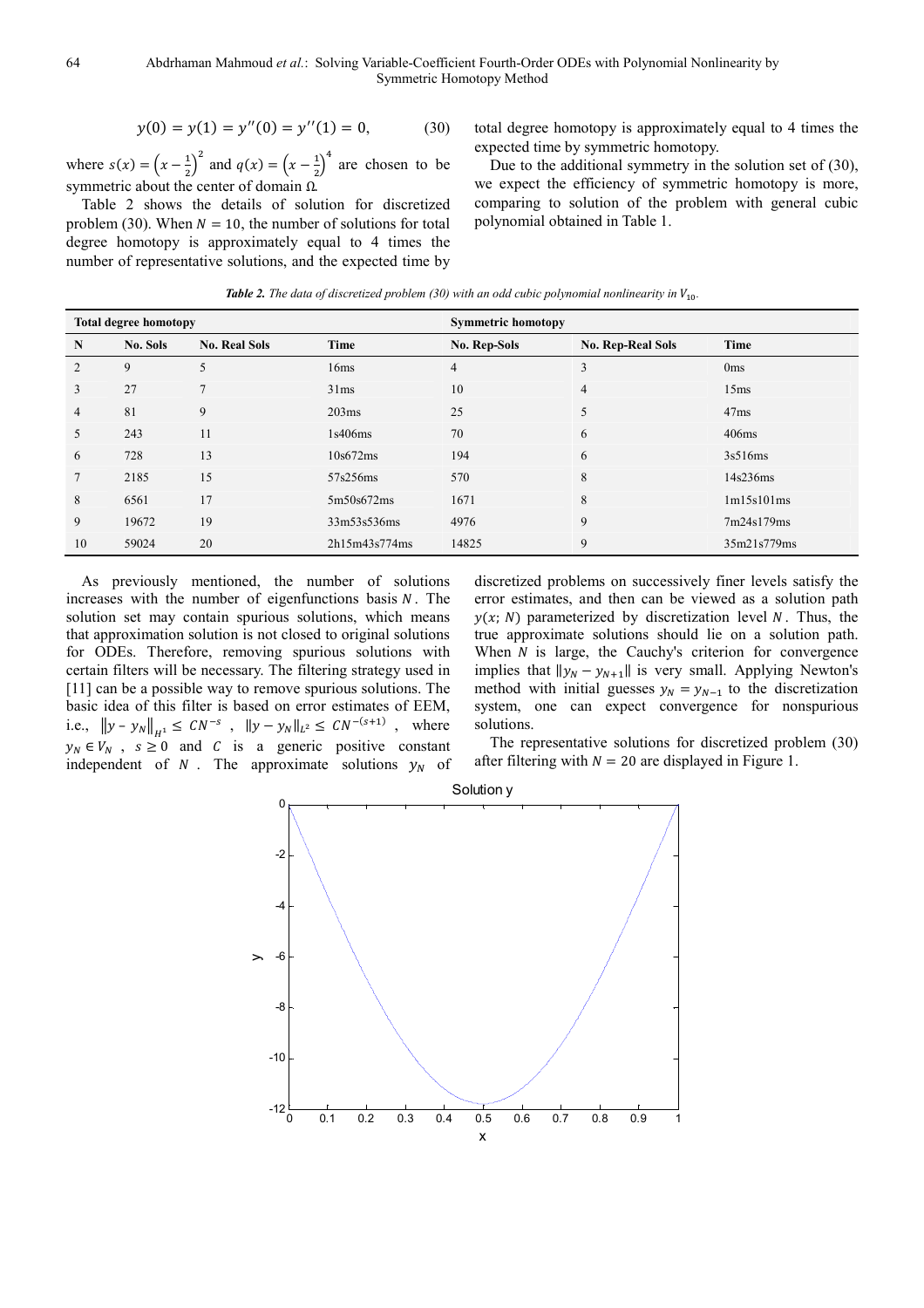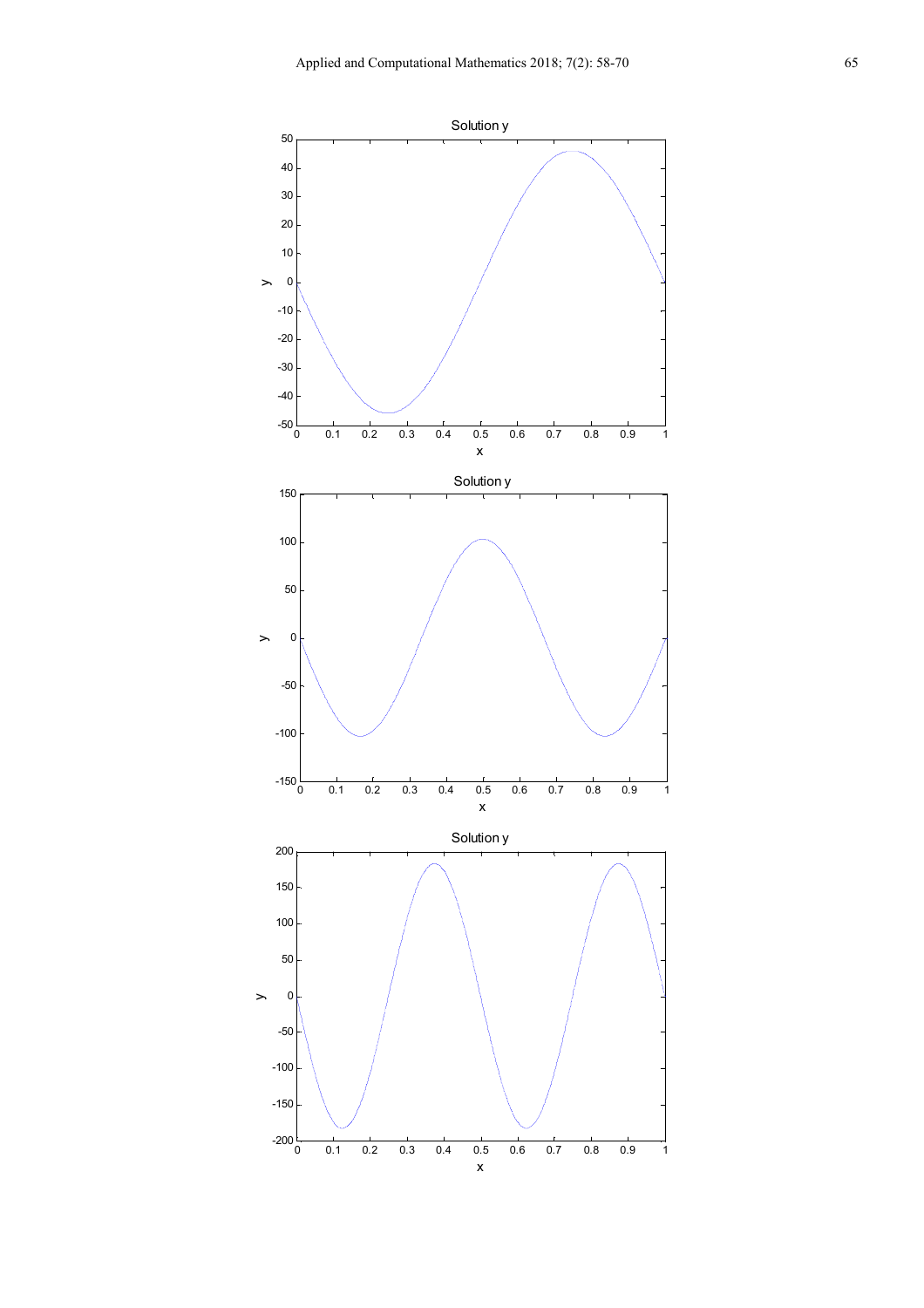

*Figure 1. The representative solutions for (30) after filtering with*  $N = 20$ *.*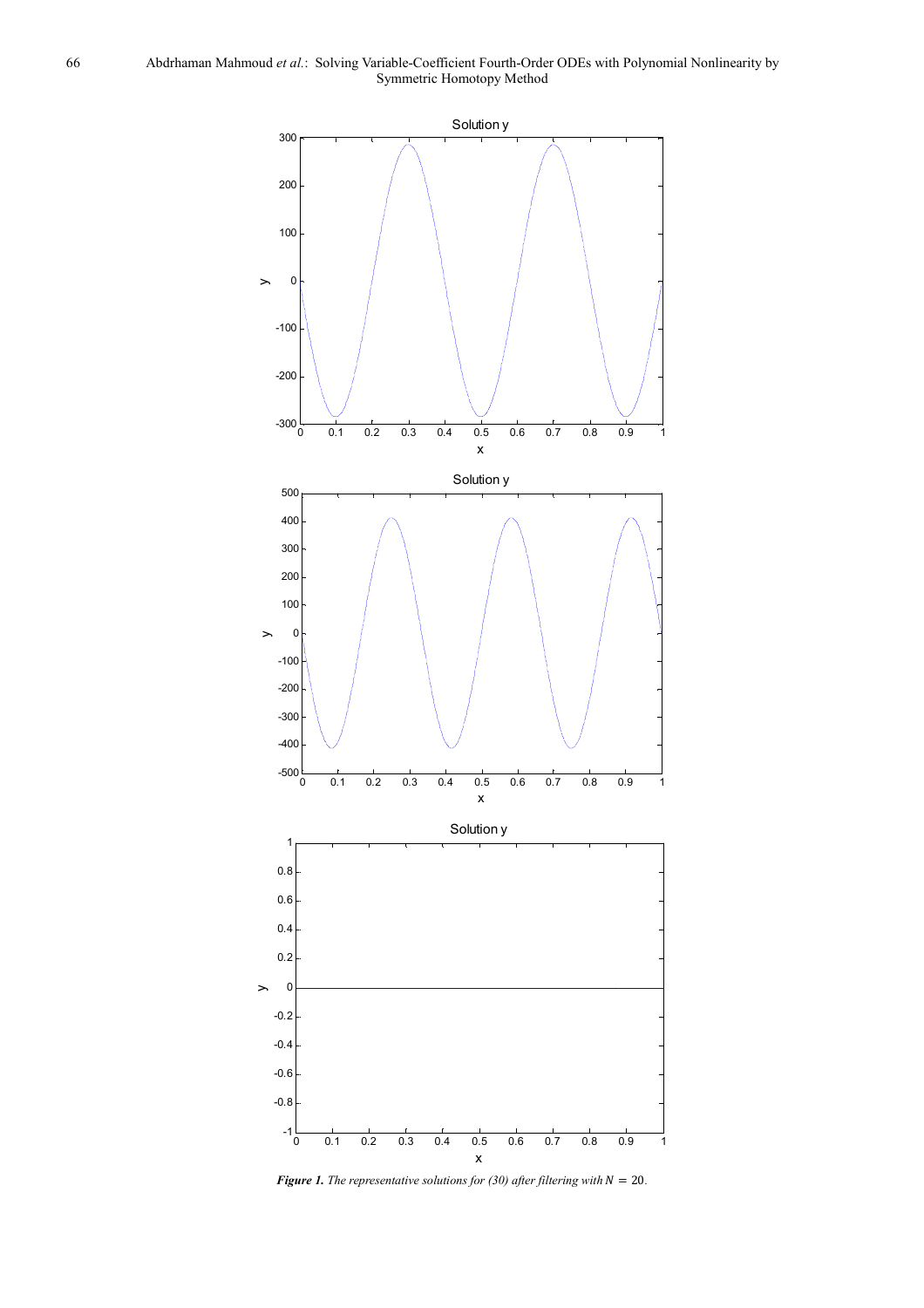#### *5.3. Example 3*

Consider the following variable-coefficient fourth-order ODE with quintic polynomial nonlinearity

$$
y^{(iv)} - (s(x)y')' + q(x)y = a_2(x)y^2 + a_3(x)y^3 + a_4(x)y^4 + a_5(x)y^5, x \in \Omega \equiv [0, 1]
$$
  

$$
y(0) = y(1) = y''(0) = y''(1) = 0,
$$
 (31)

where  $s(x) = a_2(x) = a_4(x) = \left(x - \frac{1}{2}\right)^2$  and  $q(x) = a_3(x) = a_5(x) = \left(x - \frac{1}{2}\right)^4$  are chosen to be symmetric about the center of domain Ω.

The details of solution for discretized problem (31) are listed in Table 3.

**Table 3.** The data of discretized problem (31) with quintic polynomial nonlinearity in V<sub>7</sub>.

| <b>Total degree homotopy</b> |                 |                      | <b>Symmetric homotopy</b> |              |                          |                   |
|------------------------------|-----------------|----------------------|---------------------------|--------------|--------------------------|-------------------|
| N                            | <b>No. Sols</b> | <b>No. Real Sols</b> | Time                      | No. Rep-Sols | <b>No. Rep-Real Sols</b> | Time              |
|                              | 25              |                      | 31ms                      | 15           |                          | 16ms              |
|                              | 125             | 9                    | 735ms                     | 75           |                          | 515 <sub>ms</sub> |
| 4                            | 625             | 15                   | 13s892ms                  | 325          | 10                       | 7s547ms           |
|                              | 3124            | 17                   | 4m29s435ms                | 1622         | 12                       | 2m15s30ms         |
| 6                            | 15593           | 23                   | 1h 2m 7s489ms             | 7853         | 15                       | 28m52s373ms       |
|                              | 77593           | 25                   | 13h59m15s81ms             | 39112        | 17                       | 6h51m5s51ms       |

#### *5.4. Example 4*

Consider the following variable-coefficient fourth-order ODE with an odd quintic polynomial nonlinearity

$$
y^{(iv)} - (s(x)y')' + q(x)y = y^5, x \in \Omega \equiv [0, 1]
$$
  

$$
y(0) = y(1) = y''(0) = y''(1) = 0,
$$
 (32)

where  $s(x) = \left(x - \frac{1}{2}\right)^2$  and  $q(x) = \left(x - \frac{1}{2}\right)^4$  are chosen to be symmetric about the center of domain  $\Omega$ .

**Table 4.** The data of discretized problem (32) with an odd quintic polynomial nonlinearity in V<sub>7</sub>.

| <b>Total degree homotopy</b> |          |                      | <b>Symmetric homotopy</b> |              |                          |                 |
|------------------------------|----------|----------------------|---------------------------|--------------|--------------------------|-----------------|
| N                            | No. Sols | <b>No. Real Sols</b> | Time                      | No. Rep-Sols | <b>No. Rep-Real Sols</b> | Time            |
| 2                            | 25       |                      | 15ms                      | 11           | 3                        | 0 <sub>ms</sub> |
| 3                            | 125      |                      | 282ms                     | 57           | $\overline{4}$           | 94ms            |
| 4                            | 625      | $\mathbf Q$          | 5s344ms                   | 280          |                          | 2s234ms         |
| 5                            | 3121     | 11                   | 1m41s230m                 | 1455         | 6                        | 59s553ms        |
| 6                            | 15620    | 13                   | 24m14s611ms               | 7397         | $\mathcal{I}$            | $11m$ 5s $8ms$  |
|                              | 78098    | 15                   | 5h46m42s993ms             | 37589        | 8                        | 2h24m40s948ms   |

Table 4 shows the details of solution for discretized problem (32). When  $N = 7$ , the number of solutions for total degree homotopy is approximately equal to 2 times the number of representative solutions, and the expected time by total degree homotopy is approximately equal to 2 times the expected time by symmetric homotopy.

Similarly, because of the additional symmetry in the solution set of (32), the efficiency of symmetric homotopy is more, comparing to solution of the problem with general quintic polynomial obtained in Table 3.

The representative solutions for discretized problem (32) after filtering with  $N = 14$  are displayed in Figure 2.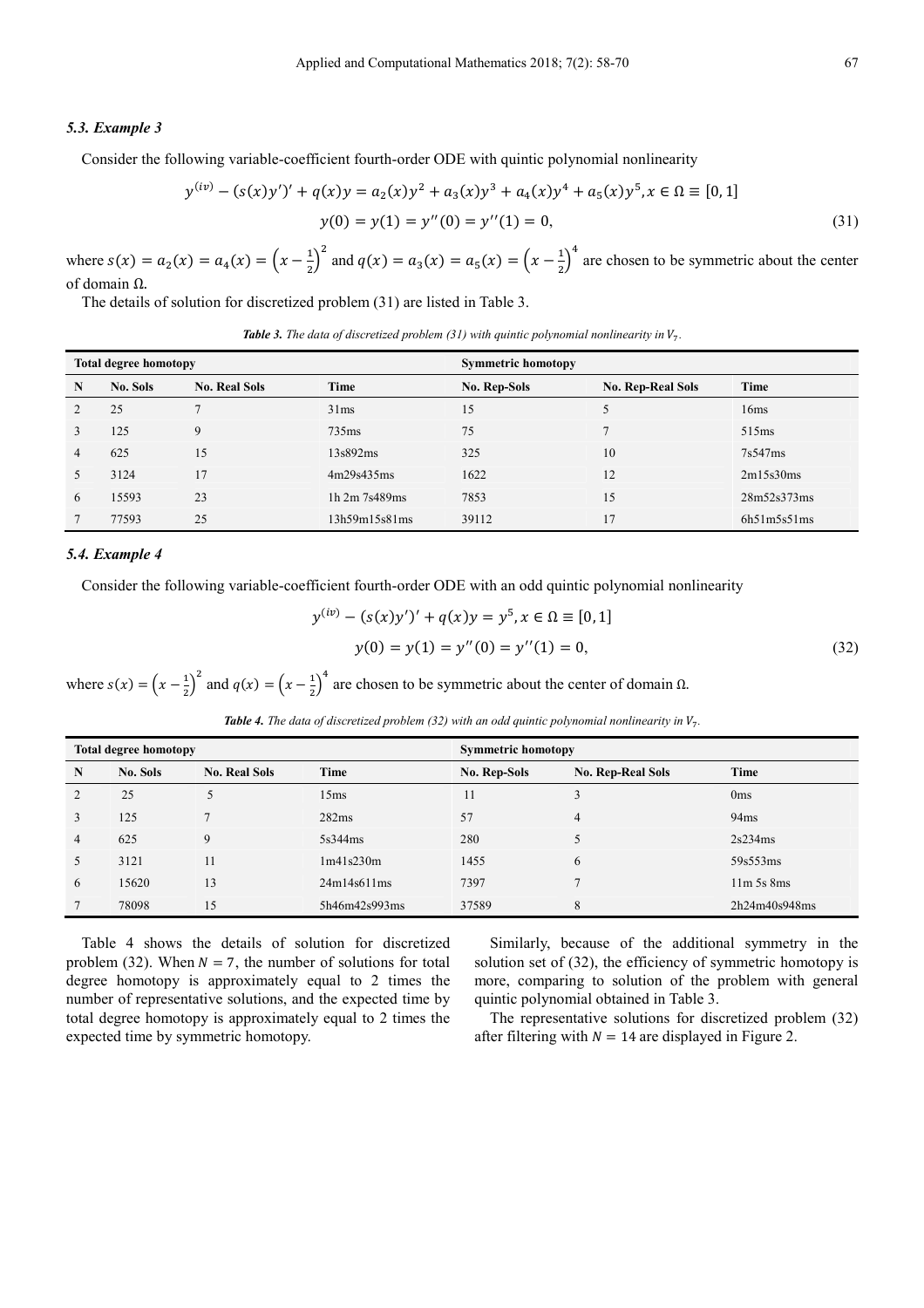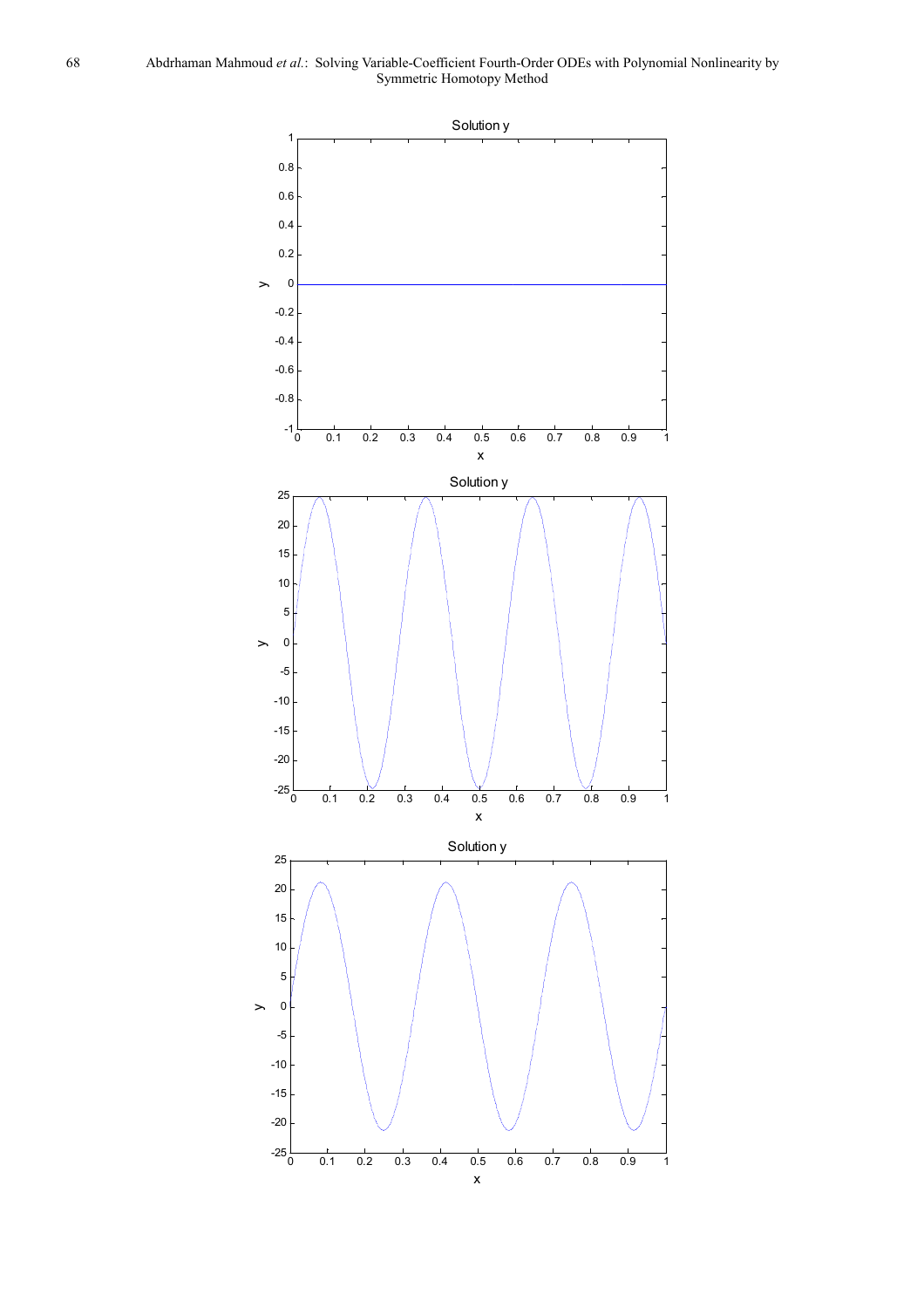

*Figure 2. The representative solutions for (32) after filtering with*  $N = 14$ *.*